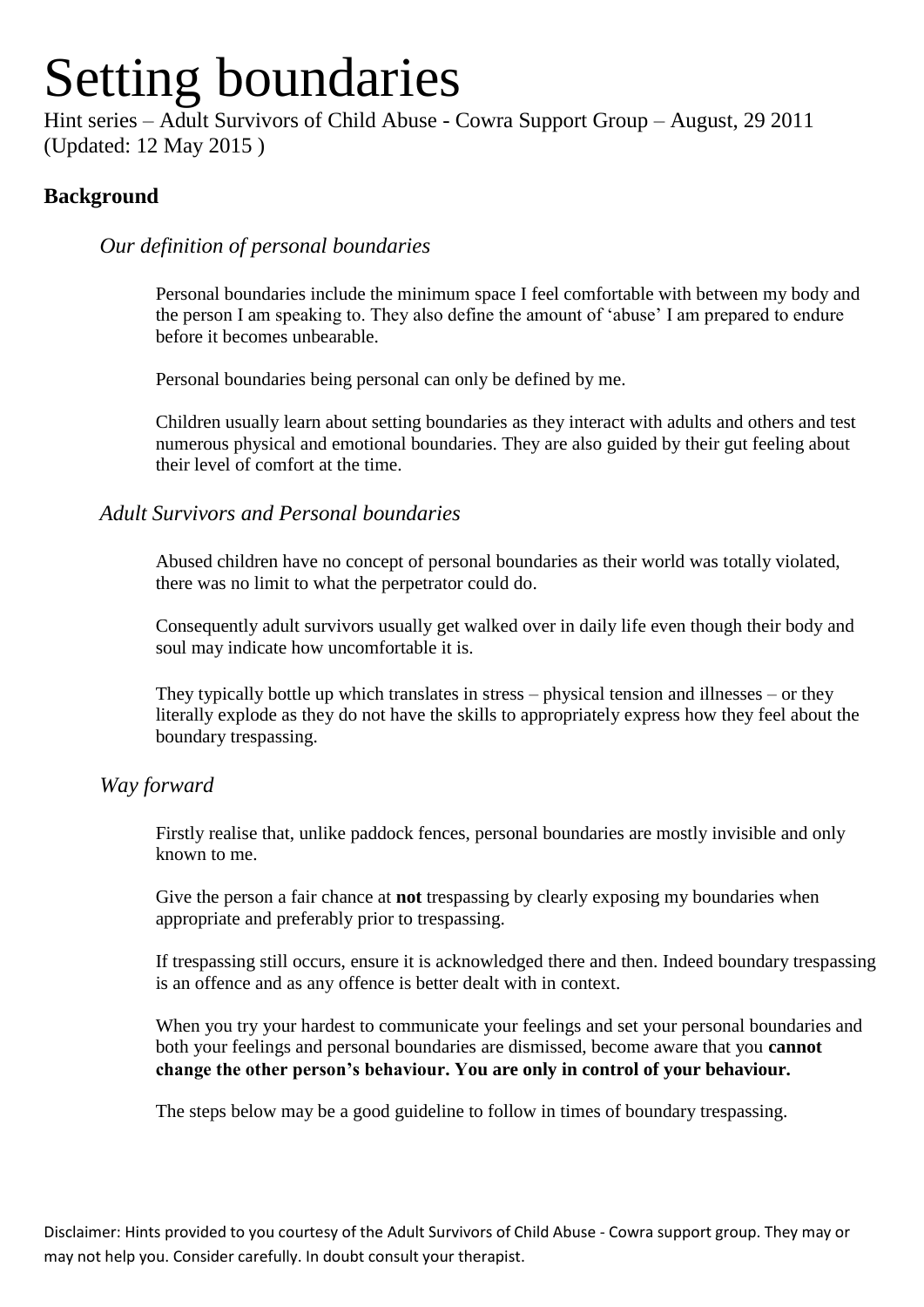# **Steps to follow when one of my personal boundaries has been trespassed**

- 1. Recognise which emotional state I am in
- 2. Verbalise it
- 3. Make a statement to explain to the 'offender' which boundary was trespassed
- 4. Be prepared **not** to follow up
- 5. Reward yourself for having been able to carry out those steps

## Further explanations of the steps

1. Recognise which emotional state I am in

Am I angry? Sad? Hurt? Frustrated? What am I really feeling? Without recognising the emotion it might be hard to identify which boundary was trespassed.

2. Verbalise it

Even if only internally acknowledge the emotion. 'I am angry'.

# 3. Make a statement to explain to the 'offender' which boundary was trespassed

'I don't like hearing criticism all the time' (meaning: you have reached my capacity to tolerate any more criticism out of your mouth. Will you please stop that behaviour?)

## 4. Be prepared **not** to follow up

It is not necessary to follow-up especially at the early stages of learning to set boundaries – as fear of conflict might be great within you and might render you powerless and unable to respond appropriately.

Do not respond if response there is. It is all right to learn to state the offence and not argue with the offender.

5. Reward yourself for having been able to carry out those steps

Be proud of yourself for having had the courage to stand up for your rights. Often you will feel bad about it – probably in fear of another upcoming conflict. Try not to. You only have stated your boundaries and pointed out an offence. This is a great step forward which you should be proud of.

It takes practice to get better at it. But every day brings many opportunities. Seize them.